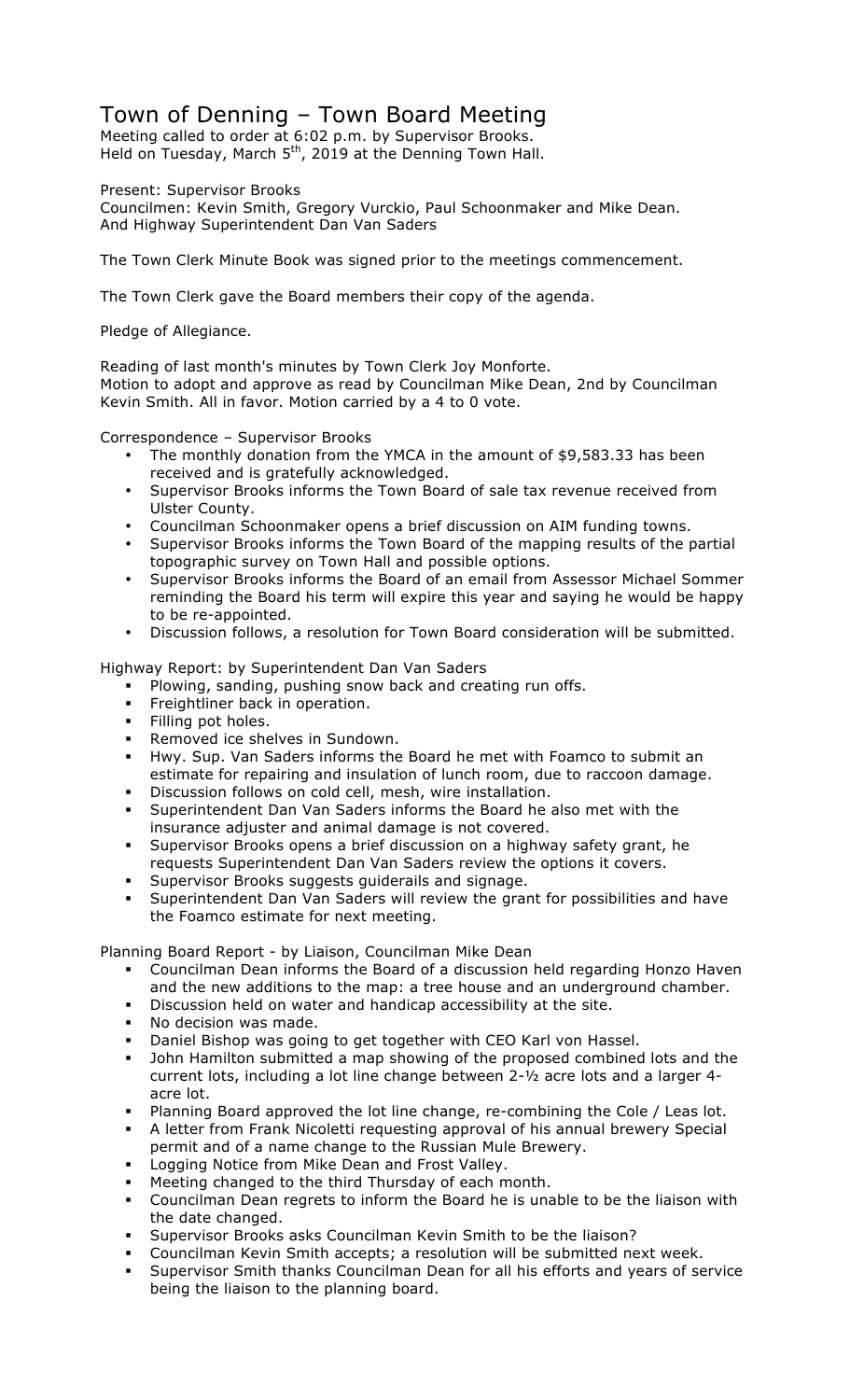! Councilman Smith requests the Town Clerk email him the schedule, she will.

Supervisor Comments:

- Supervisor Brooks informs the Board the NYMIR refund check has been received.
- Meeting next week with town auditor to discuss funding of all of the grants.
- Supervisor Brooks would like to move the four grants forward; 1) Furnace, generators and fuel management system, 2) storage building, 3) paving, to be done after the septic is installed, and 4) backhoe.
- The Town Board approves of moving all four grants forward.
- Bid conference here in town hall next week for the septic district.
- They want to start construction in May, bids opened in April.

Supervisor Brooks calls for Councilmen Comments:

- ! Councilman Vurckio inquires if any bids received, response no and no requests to review plans. He also asks, if a minimum number of bidders is needed.
- **·** Discussion follows.
- ! Councilman Vurckio gives an CWT update. They are still arguing with NYC regarding the LAP prices paid by the City. No January meeting, as there was no quorum. The CWT has submitted a FOIL request to see how they determine their pricing for properties.
- **•** Councilman Schoonmaker comments court was postponed until the  $20<sup>th</sup>$  of this month. He also opens a discussion on the upcoming county election for county executive.
- ! Councilman Vurckio remarks the UC Legislature voted to hold it.
- ! Supervisor Brooks comments it is in the county charter.

Supervisor Brooks call for Public Comment:

- o Mr. Hnatiw thanks the Town Board for approving the Veterans Exemption.
- o Mr. Hnatiw opens a discussion of the issues with the White House Road problems.
- o Mr. Hnatiw suggests involving the Attorney for the Town in the case.

Supervisor Brooks call for any further comments or discussion. There is none.

Motion to adjourn 7:17 by Councilman Gregory Vurckio, 2<sup>nd</sup> by Councilman Paul Schoonmaker, All in favor.

Respectfully Submitted by Joy Monforte, RMC, Town Clerk, March 6<sup>th</sup>, 2019

Next Meeting: Tuesday, March  $12<sup>th</sup>$ , 2019 at 6 pm at the Denning Town Hall.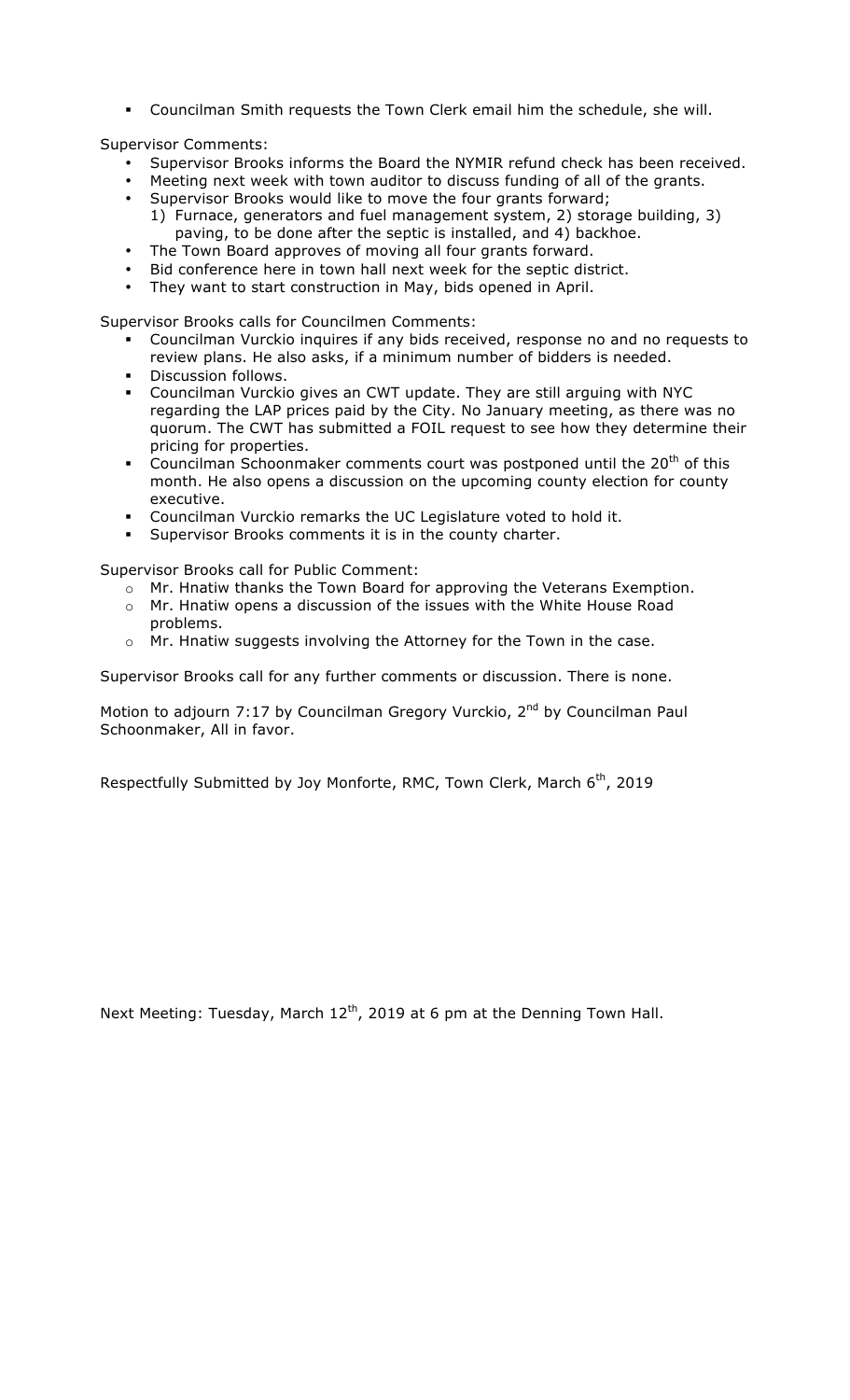## Town of Denning – Town Business Meeting

Meeting held on Tuesday, March  $12<sup>th</sup>$ , 2019 at the Denning Town Hall. Called to order at 6:00 p.m. by Supervisor David Brooks.

Present: Supervisor David Brooks Councilmen: Mike Dean, Paul Schoonmaker, Kevin Smith and Gregory Vurckio. Highway Superintendent Dan Van Saders.

The Town Clerk Minute Book was signed prior to the start of the meeting.

The Town Clerk gave the Board members their copy of the agenda, and Resolutions No. 34 thru 35 of 2019. As well as, the Budget vs. Actual thru February 2019.

Pledge of Allegiance

Highway Pre Pay Vouchers presented by Hwy Super. Van Saders. (see Warrant #3 Pre-Pay, voucher #8-10) MVP Healthcare Inc. DA9060.8 \$8,324.86 Trust & Agency Account DA9030.8 \$863.67, \$948.07 Whereupon a Motion to approve and pay Highway Pre Paid Vouchers was made by Councilman Mike Dean, 2<sup>nd</sup> by Councilman Gregory Vurckio. All in favor. Highway Vouchers presented by Highway Superintendent Dan Van Saders. (see Warrant #3, voucher #29-50) American Rock Salt DA 5142.4 \$3,199.15. Apalachee Marine DA5142.4 \$9,066.79, \$2,800.27. Arkel Motors DA5130.4 \$154.36 Bottini Fuel Corp. DA5142.4 \$3,143.38. Campbell Freightliner da5130.4 \$8,036.76 Bruce Donohue Trucking DA5110.4 \$3,816.29 Ellenville Sand & Gravel DA5142.4 \$1,650.60, \$1,801.89, \$3,439.14, \$1,601.68. Fleet Pride DA5130.4 \$461.96 Home Depot DA5130.4 \$140.87 Robert Green Truck Div. DA5130.4 \$772.65 Liberty Trading Post Inc. DA5130.4 \$58.11 Mombaccus Excavating DA5142.4 \$2,497.20 Prestige Towing & Recovery Inc. DA5130.4 \$395.00 The Rental Center of Monticello DA5130.4 \$126.99, \$108.48. Councilman Smith requests the sales tax on the Rental Center bill be removed. Sarjo Industries, Inc. DA5130.4 \$593.86. Shakelton Auto & Truck Center DA5130.4 \$86.16. Whereupon a Motion to approve and pay Highway Fund vouchers by Councilman Paul Schoonmaker, 2<sup>nd</sup> by Councilman Mike Dean. Motion carried 4 to 0 vote.

Supervisor Brooks opens a discussion on the Foamco estimate, for repair to the highway lunchroom, due to raccoon damage. Each Councilmen reviews the estimate, discussion follows. The Town Board

unanimously approves the expenditure, minus tax on the estimate, for the urgent repair.

Supervisor Brooks opens a discussion on personnel records. He requests Hwy. Super. Van Saders have all highway personnel records up to date.

Councilman Mike Dean asks Hwy. Super. Van Saders to meet with the builder of a property owner on Red Hill Road, tomorrow morning. Hwy. Super. Van Saders will be available.

Supervisor Brooks informs all present of a "Pre-Bid" conference for the first thirteen septics', this Thursday, so prospective bidders may be at the highway and other places in Town, to view the sites.

Hwy. Super. Van Saders leaves as his portion of the meeting has concluded.

General Pre Pay Vouchers presented by Supervisor Brooks. (see Warrant #3PP, voucher (#14-20) Central Hudson A1620.4 \$313.50, A5132.4 \$443.48, A8160.4 \$39.48.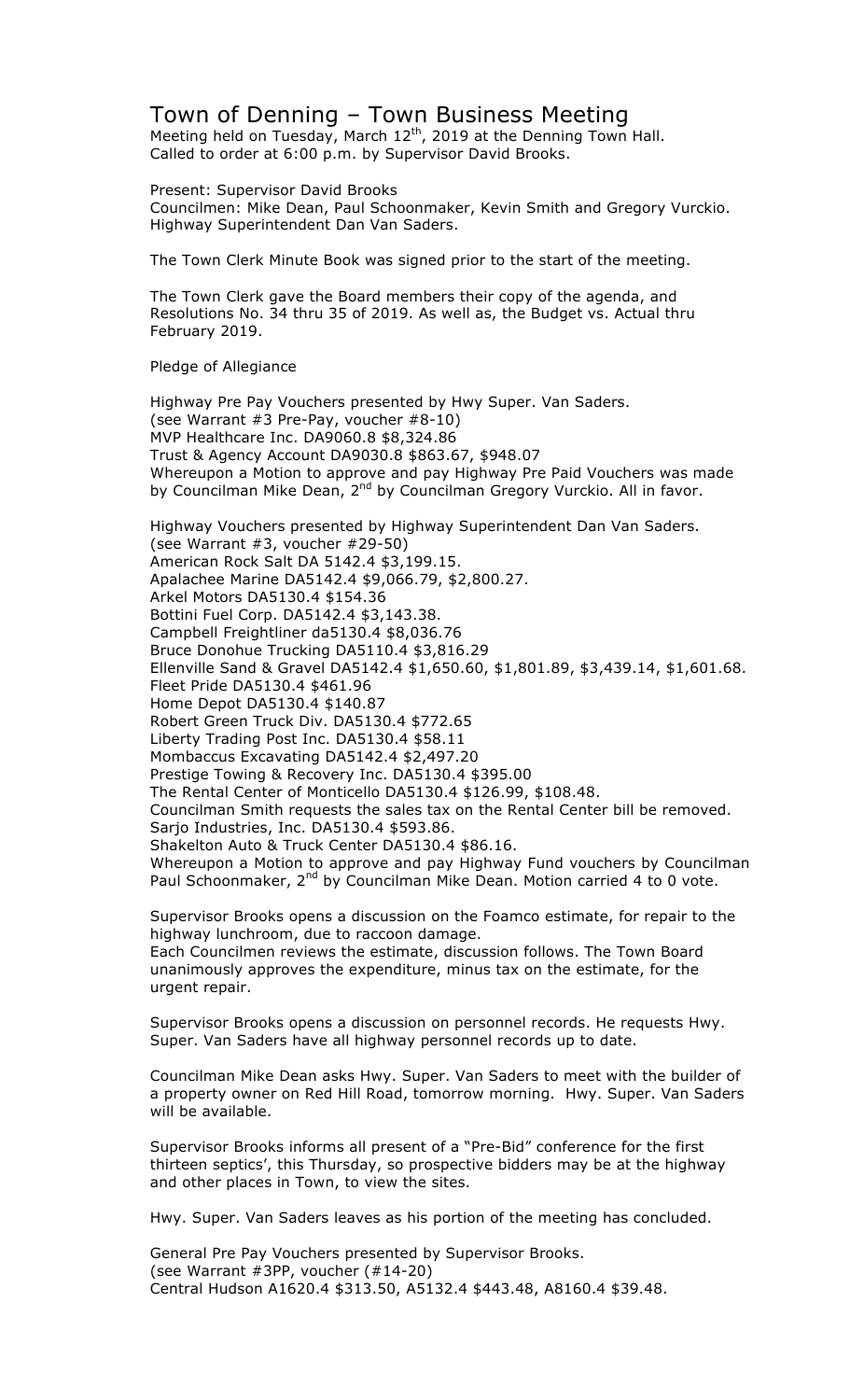MVP Health Care Inc. DA9060.8 \$60.50, \$6,111.92 TWC A5132.4 \$158.62, A1620.4 \$186.26 Trust & Agency Acct. DA9030.8 \$698.09, \$248.81. Whereupon a Motion to approve and pay General Fund Pre Pay vouchers by Councilman Mike Dean, 2<sup>nd</sup> by Councilman Paul Schoonmaker, All in favor.

General Vouchers, presented by Supervisor Brooks. (see Warrant #3, vouchers #33-48) Tammy Beck A1110.4 \$104.58 Bottini Fuel Corp. A5132.4 \$701.70 Central Hudson A5182.4 \$108.35 Coalition of Watershed Towns A1989.4 \$500.00 Everyday Apparel A1110.2 \$502.00 Jonathan Follender a1110.4 \$698.00 Gnome Home Inc. A1410.4 \$46.80. Grahamsville First Aid Squad A4540.4 \$2405.75 Carl Landon A1460.4 \$229.58, \$262.92 Looseleaf Law A1410.4 \$17.27, A3620.4 \$ \$17.28 MVP A9060.8 \$60.50 NYSATRC A1410.4 \$25.00 Office of the Comptroller A690 \$1,122.50 Planit Main St. A8020.4 \$135.00 Time & the Valley Museum A7450.4 \$1,000.00 UCRRA A8160.4 \$1,228.29 Wapner, Koplovitz & Futerfas A1420.4 \$45.00 Whereupon a Motion to approve and pay General Fund vouchers by Councilman Gregory Vurckio, 2<sup>nd</sup> by Councilman Mike Dean. Motion carried 4 to 0 vote.

Resolution No. 34 of 2019 **WHEREAS** the Town of Denning Town Board feels that a liaison to the Town's Planning Board is a benefit to the Town as a Whole, and

**WHEREAS** Councilman Mike Dean has faithfully served as liaison to the Denning Planning Board, for many years and is no longer able to serve for the new meeting night.

The Town of Denning Town Board would like to thank him for his many years of faithful service and commitment pertaining to his attendance and liaison efforts.

**NOW THEREFORE BE IT FURTHER RESOLVED** that Councilman Kevin Smith be appointed SAID liaison to the Denning Planning Board.

**Whereupon**, the Resolution was put to a vote, recorded as follows: Motion to adopt and approve by Councilman Mike Dean, 2<sup>nd</sup> by Councilman Gregory Vurckio. Roll Call Vote:<br>Councilman Mike Dean AYE Councilman Pa Councilman Paul Schoonmaker AYE Councilman Kevin Smith ABSTAIN Councilman Gregory Vurckio AYE Supervisor David Brooks AYE Motion carried following a unanimous roll call vote, with one abstention.

Resolution No. 35 of 2019 **WHEREAS** New York State Town Law section 113 authorizes the Town Board to transfer monies, and

**WHEREAS** the Town of Denning Justice Court has applied for and received a NYS Court Funded Grant which must be added to the Town of Denning 2019 Budget. And

**WHEREAS** the Town of Denning has complied with the Governor's Tax Cap Law, there -by limiting spending. And

**NOW BE IT RESOLVED** that the Denning Town Board **HEREBY** authorizes Supervisor Brooks to increase revenue A 3021 Court Facilitated State Aid by \$1,914.00 and to increase A1110.2 Justice Court Equipment budget line in the amount of \$1,464.00 and to increase A1110.4 in the amount of \$450.00 for court clerk training.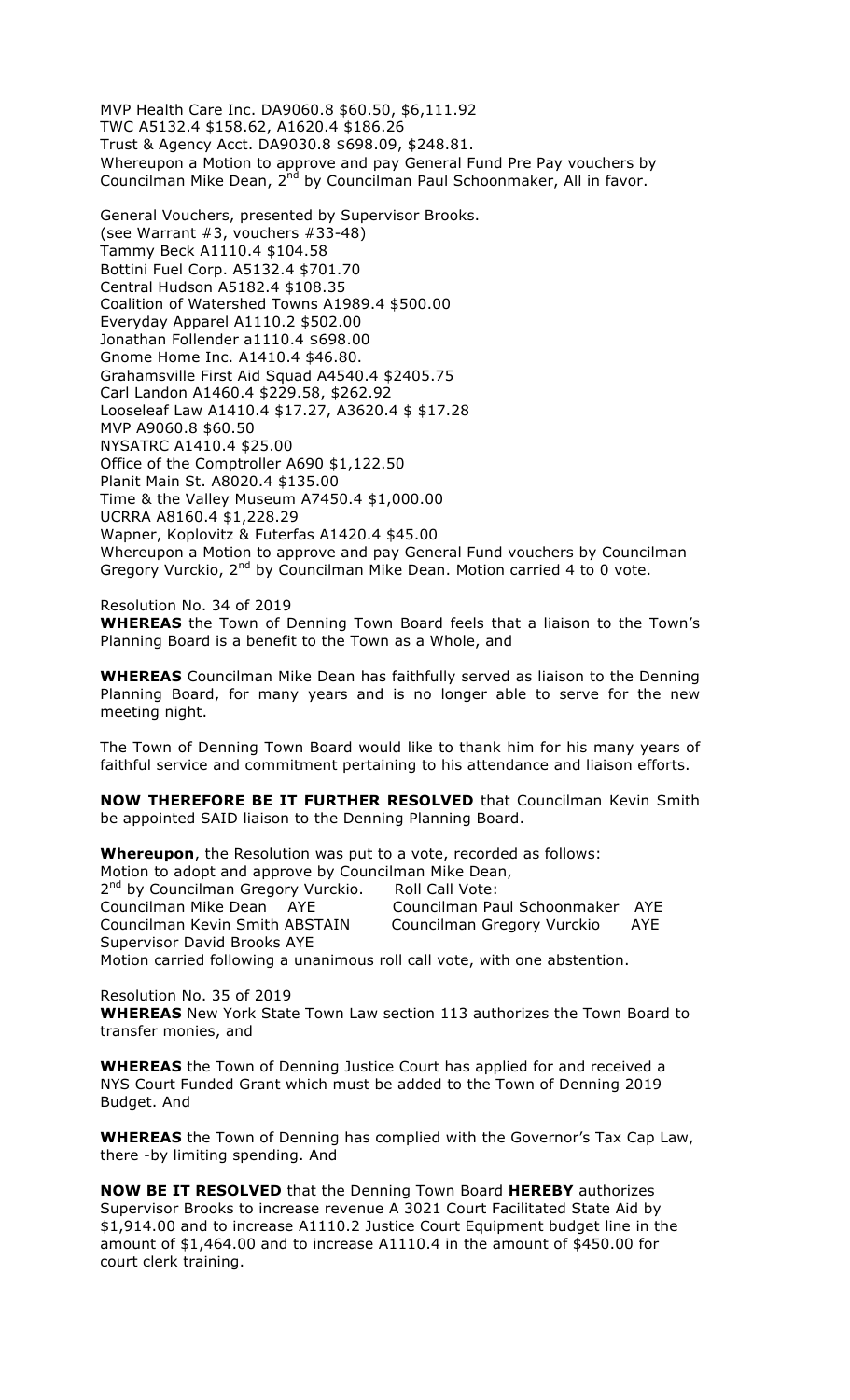**Whereupon**, the Resolution was put to a vote, recorded as follows: Motion to adopt and approve by Councilman Mike Dean,

2<sup>nd</sup> by Councilman Kevin Smith. Roll Call Vote: Councilman Mike Dean AYE Councilman Paul Schoonmaker AYE Councilman Kevin Smith AYE Councilman Gregory Vurckio AYE Supervisor David Brooks AYE

Motion carried following a unanimous roll call vote.

Supervisor Correspondence and Comments:

- > Supervisor Brooks reads a letter to the Town Board from UCRRA; no "commercial Municipal Solid Waste (MSW), or commercial Construction and Demolition (C&D) debris, the contract between UCRRA and the Town states the Town "must not accept commercial waste."
- $\triangleright$  NYSDEC has banned Ulster County from transporting any commercial solid waste.
- $\triangleright$  Supervisor Brooks informs the Town Board he has spoken with Andrew Emrich from UCDPW and the Sundown Bridge has been put on the back burner, they have not surveyed yet.
- $\triangleright$  Supervisor Brooks opens a discussion on budget and various department updates.
- $\triangleright$  Joint discussion follows.
- $\triangleright$  Supervisor Brooks informs the Board that he has spoken with the auditor and he will be submitting four resolutions next month to transfer funds for the grants, as discussed last week.
- $\triangleright$  Brief discussion on available funds follows.<br>  $\triangleright$  Supervisor Brooks opens a discussion on cr
- Supervisor Brooks opens a discussion on creating a reserve fund policy.
- $\triangleright$  Discussion follows.
- > Supervisor Brooks opens a discussion on a proposed local law, remedies.
- $\triangleright$  Lamont engineer Jim Gillespie has sent out fifteen plans for the first thirteen septics' to be replaced in the Septic District.
- $\triangleright$  Lamont will also make a recommendation for the accepted bidder.

Councilman Comments: There is none.

Supervisor Brooks call for any further comments or discussion. There is none.

Motion to adjourn at 7:07 by Councilman Kevin Smith, 2<sup>nd</sup> by Councilman Gregory Vurckio. All in favor. Motion carried by a 4 to 0 roll call vote.

Respectfully Submitted by Joy Monforte, RMC, Town Clerk, March  $13<sup>th</sup>$ , 2019.

Next Meeting: Tuesday, April 2<sup>nd</sup>, 2019 at 7 pm at the Sundown Church Hall.